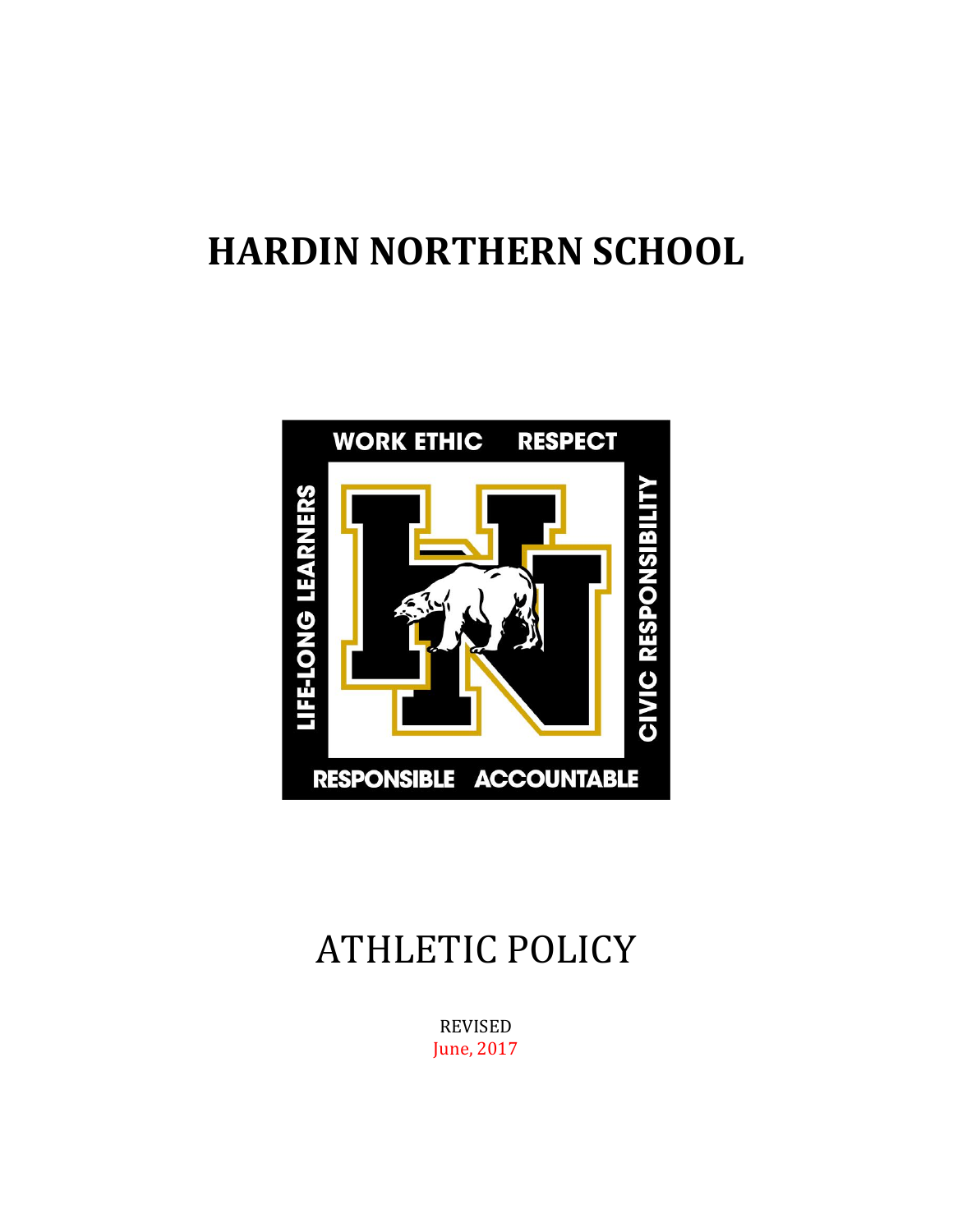# ATHLETIC PHILOSOPHY

The Hardin Northern Athletic Department is continually engaged in the development of young men and women through competition on the various athletic fields. We feel that a properly controlled, well-organized sports program meets student's needs for self-expression, mental alertness and physical growth. It is our goal to maintain a program that is specific in purpose and that will further each student's educational maturity.

Likewise, the Hardin Northern Student-Athlete has committed to certain responsibilities and obligations as a member of the sports program here at Hardin Northern and should acquaint themselves with the specific policies that are necessary for a well-organized program of athletics. These Student-Athletes should strive to set the proper example for the remainder of the student body as they have chosen to put themselves in a leadership role for their school and community. At the same time, the Athletic Department staff should uphold themselves to the same standard as to lead the young men and women that have chosen to take on this tremendous responsibility.

The interscholastic program at Hardin Northern should be conducted in accordance with existing Board of Education policies, rules and regulations as well as conform to all Ohio High School Athletic Association policies. The Athletic Department discourages any and all pressures that might tend to neglect good sportsmanship and good mental health. At all times the athletic program must be conducted in such a way so as to justify it as an educational activity.

It is the goal of the Hardin Northern Athletic Department that each Student-Athlete cooperate with others in a democratic society to develop self-discipline, respect for authority and the spirit of hard work and sacrifice. Athletes must place the team and its objectives higher than personal desires. Each student-athlete should strive to maintain the following principles:

- 1. To have fun The main reason people participate in sports and games.
- 2. To be successful Our society is very competitive. We do not always win, but we succeed when we continually strive to do so. You can learn to accept defeat only by striving to win with earnest dedication. Develop a desire to excel.
- 3. Sportsmanship To accept success and defeat like a true sportsman, knowing you have done your best. We must learn to treat others as we would have others treat us. We need to develop desirable social traits, including emotional control, honesty, cooperation and dependability.
- 4. To improve Continual improvement is essential to good citizenship. As an athlete, you must establish a goal and constantly try to reach that goal. Try to better yourself in the skills involved and in those characteristics set forth as being desirable.
- 5. To develop desirable personal health habits To be an active, contributing citizen, it is important to obtain a high degree of physical fitness through exercise and good health habits and to develop a desire to maintain this level of physical fitness after formal competition has been completed.

Each student-athlete has not only a responsibility to themselves to uphold these standards but to their community, teammates, coaches and school staff as a whole. As a group we must strive to maintain a high standard of competition and sportsmanship.

The policies set forth in this handbook are designed to help guide all coaches, players and parents to develop the best possible athletic program that can be offered here at Hardin Northern. The athletic department, with the support of the administration and board of education, intends to uphold these rules and regulations as fairly and consistently as possible. Everyone involved in athletics at Hardin Northern should expect to have the best possible experience and develop good habits and memories that will last a lifetime.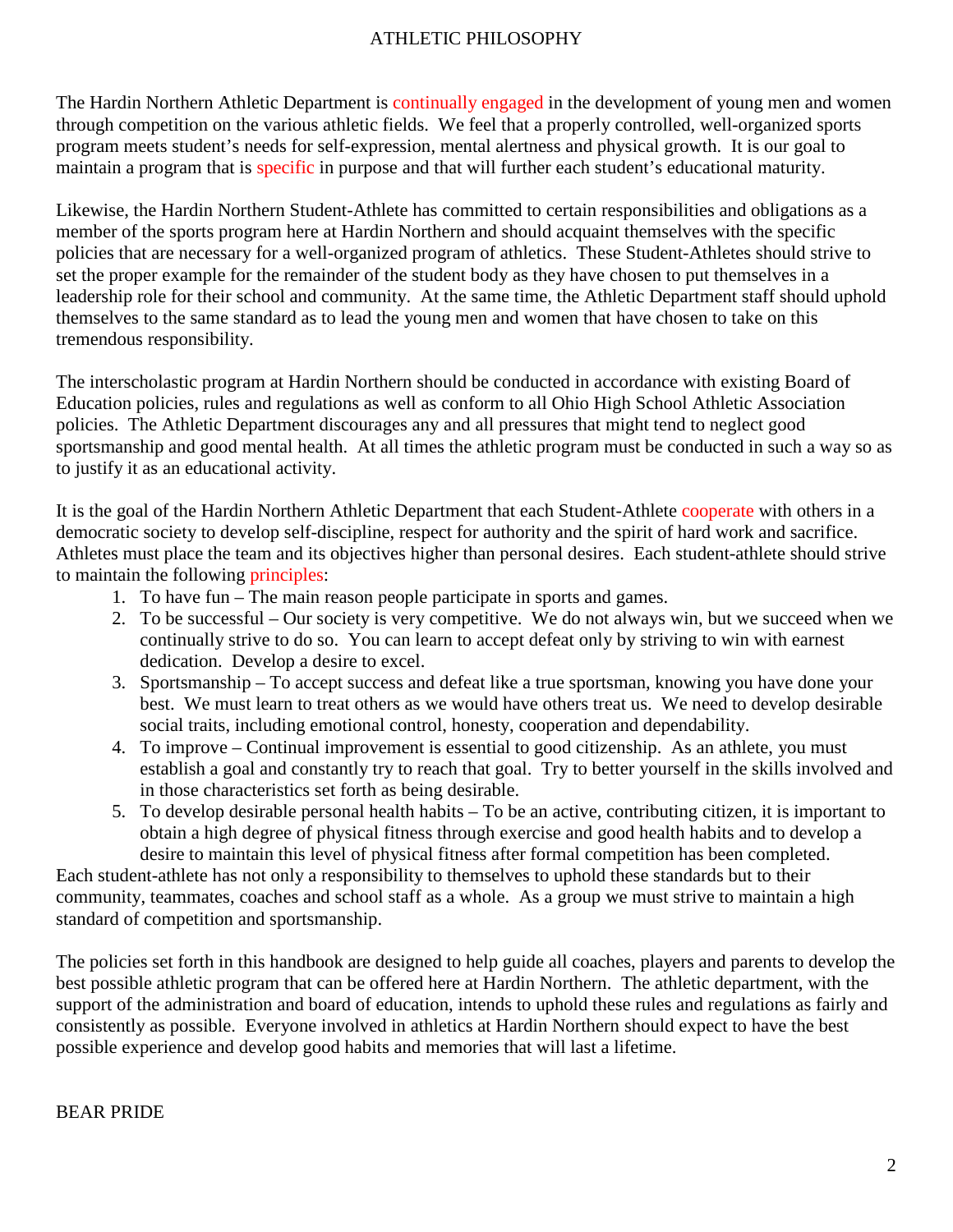| A. |  |
|----|--|
| В. |  |
| C. |  |
| D. |  |
| Е. |  |
| F. |  |
| G. |  |
|    |  |
| I. |  |
| J. |  |
| К. |  |
| L. |  |
|    |  |
|    |  |
| O. |  |
| P. |  |
|    |  |
| R. |  |
| S. |  |
| T. |  |
|    |  |
|    |  |
|    |  |
|    |  |
|    |  |
|    |  |
|    |  |
|    |  |
|    |  |
|    |  |
|    |  |
|    |  |
|    |  |
|    |  |
| П. |  |
|    |  |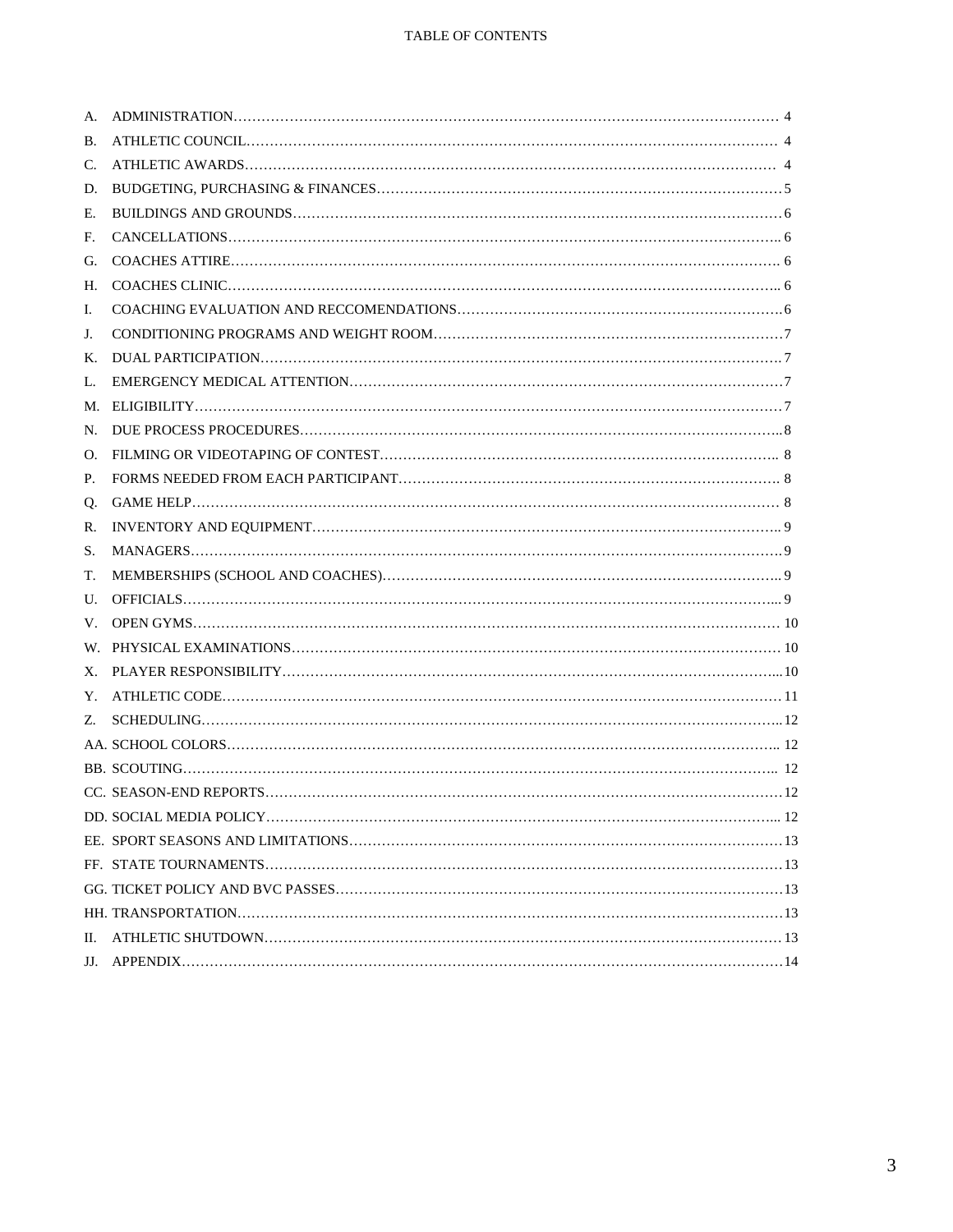#### **A. ADMINISTRATION OF HARDIN NORTHERN ATHLETIC DEPARTMENT**

Chain of Command

- 1. Assistant Varsity, Freshman, Junior High Coaches
- 2. Head Coaches<br>3. Athletic Direct
- Athletic Director
- 4. High School Principal
- 5. Athletic Council
- 6. Superintendent
- 7. Board of Education

## **B. HARDIN NORTHERN ATHLETIC COUNCIL**

- Members of the Athletic Council
- 1. Athletic Director (Chairman)
- 2. High School Principal (Secretary)
- 3. All Varsity Head Coaches
- 4. Board of Education Members
- 5. Varsity Cheerleader Advisor

#### Purpose

- 1. To develop guidelines for the administration of the athletic program
- 2. To approve budgets for individual sports and discuss financial matters of the athletic department 3. To discuss any other business relating to the Hardin Northern Athletic Program
- 3. To discuss any other business relating to the Hardin Northern Athletic Program

#### Meeting Times

- 1. One meeting will be conducted prior to the start of the school year 2. A second meeting will be conducted prior to the end of the school
- 2. A second meeting will be conducted prior to the end of the school year
- 3. Other meetings will be called as the need arises

# **C. ATHLETIC AWARDS**

**General** 

- 1. All participants must be eligible according to the rules set forth by the Ohio High School Athletic Association and Hardin Northern Local School before any consideration will be given for an award
- 2. The right of recall of any award because of conduct that brings discredit to the athletic program of Hardin Northern Local School regardless of whether or not it happens to be during a sport in season is retained by a majority vote of the Hardin Northern Athletic Council
- 3. All varsity awards are to be presented by the coach at the sports awards ceremony that follows the conclusion of the sport season
- 4. Extenuating circumstances may provide exception to the above and other requirements. These cases will be judged by the Hardin Northern Athletic Council upon written request to the Athletic Director by the Head Coach
- 5. Athletes, cheerleaders and managers will be included in the awards program
- 6. Awards will only be considered for those athletes who have completed an entire sports season which includes tournament play

## Requirements to Earn a Varsity Letter

- 1. Each Head Coach will determine requirements. The coach will have this determination in the year end reports
- 2. It is required that each Head Coach have a written policy for these requirements
- 3. A record of previous awards won can be obtained from the Athletic Director

Awards Given

- 1. Varsity
	-
	- b. Second year  $--- 2<sup>nd</sup>$  year plaque, service bar
	- a. First Year ----- Letter, service bar, pin<br>b. Second year -----  $2<sup>nd</sup>$  year plaque, service bar<br>c. Third Year -----  $3<sup>rd</sup>$  year plaque, service bar c. Third Year ----- 3<sup>rd</sup> year plaque, service bar
	- d. Fourth Year -----  $4<sup>th</sup>$  year plaque, service bar
- 2. Junior Varsity
	- a. Certificate
	- b. Participation
- 3. Freshman
	- a. Certificate and Numerals
	- b. Junior Varsity Certificate
- 4. Junior High
	- a. Certificate

#### Possible Special Awards

- 1. Each high school sport's individual coach may give up to 6 individual awards
- 2. The coach will have this determination in the year-end report
- 3. The awards listed below are suggested awards but may differ according to each individual coach
- 4. Any changes from the list below need to be submitted to the Athletic Director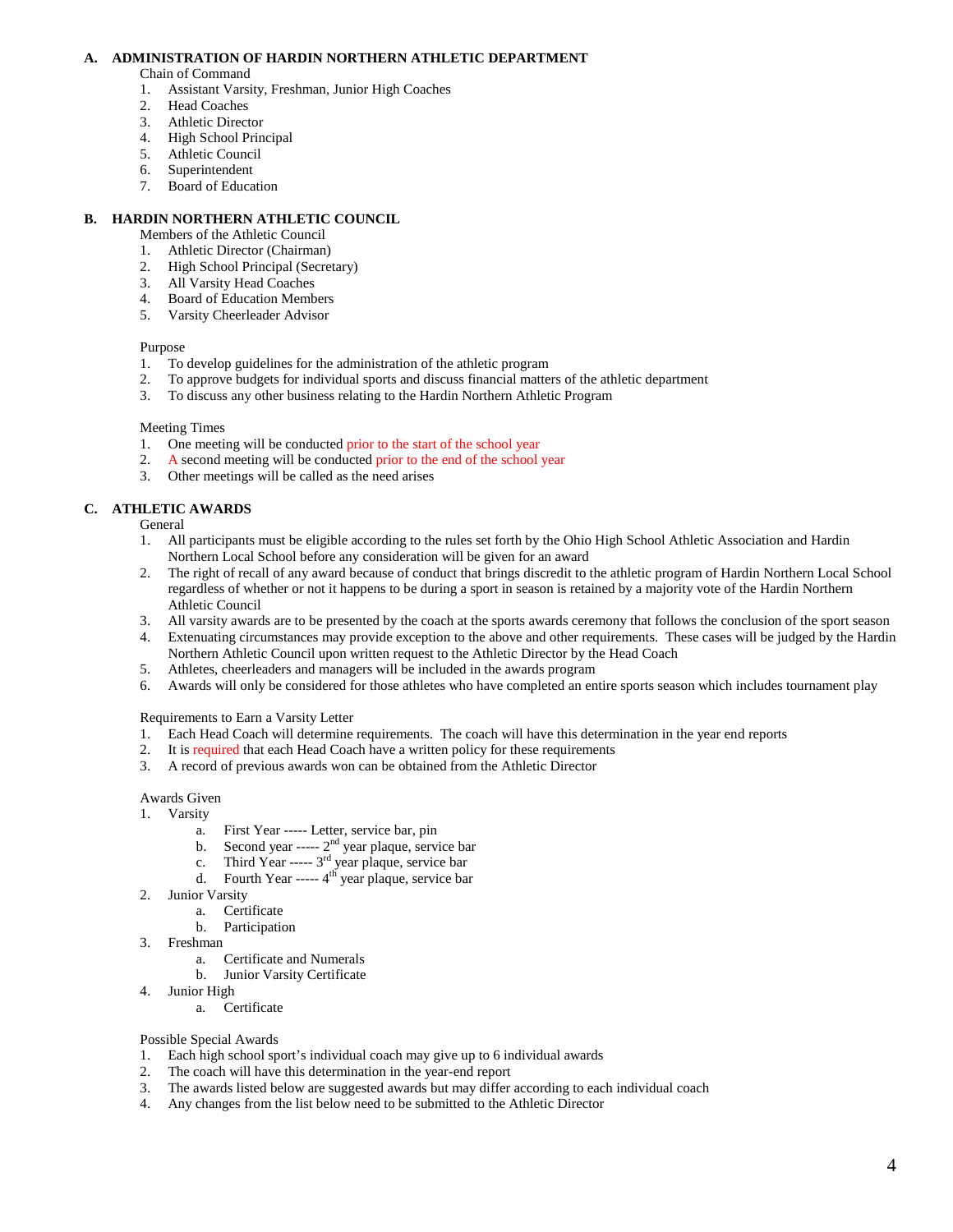#### Suggested Awards

- 1. Baseball/Softball
	- a. Most Valuable Player (coaches vote)
	- **Highest Batting Average**
	- c. Outstanding Pitcher
	- d. Coaches Award
	- e. Polar Bear Award (team vote)
- 2. Basketball (boys)
	- a. Most Valuable Player (coaches vote)
	- b. Offensive Player of the Year
	- c. Defensive Player of the Year
	- d. Most Assists
	- e. Most Improved Player<br>f. Polar Bear Award (teat
	- Polar Bear Award (team vote)
- 3. Basketball (girls)
	- a. Most Valuable Player (coaches vote)
	- b. Most Rebounds
	- c. Most Assists
	- d. Most Improved Player
	- Role Player
	- f. Polar Bear Award (team vote)
- 4. Football
	- a. Most Valuable Player (coaches vote)
	- b. Most Valuable Offensive Back
	- c. Most Valuable Offensive Lineman
	- d. Most Valuable Defensive Back
	- e. Most Valuable Defensive Lineman
	- f. Polar Bear Award (team vote)
- 5. Track
	- a. Most Valuable Player (coaches vote)
	- b. Most Improved
	- c. Century Winner ----- Earned 100 points or more (plaque)
	- d. Polar Bear Award (team vote)
- 6. Volleyball
	- a. Most Valuable Player (coaches vote)
	- b. Best Defensive Player
	- c. Best Offensive Player
	- d. Best Server
	- e. Most Improved Player
	- f. Polar Bear Award (team vote)

# **D. BUDGETING, PURCHASING & FINANCES**

General Athletic Account

- 1. The head coaches of each sport make recommendation for the purchase of new athletic equipment to the Athletic Director. The coach purchases no equipment. The Head coach will be held responsible for all unauthorized purchases. The Athletic Department will not pay for any item unless a purchase order has been issued. All items will be ordered and purchased by the Athletic Director.
	- a. Each Head Coach is to submit a list of needs and cost for these needs following their sport season. This will be part of the coach's annual report
	- b. This list shall reflect all expenses to be incurred in the respective sport, such as athletic equipment, clinic attendance, etc
	- c. Lists shall be prepared giving detailed information as to quantity, item, model number, specifications, and cost
	- d. Each Head Coach shall contact the Assistant and Junior High Coaches for their needs
	- e. After checking these lists, the Athletic Director will meet with each head coach discussing deletions and additions to determine what will be purchased
- 2. Requisitions by coaches must be presented to the Athletic Department in writing. All requests must be placed on a requisition form. If approved, the requisition form shall then be completed by the Athletic Director and given to the principal
- 3. All monies derived from high school athletic events and programs shall be deposited in the High School Athletic Fund. A financial summary will be prepared and filed in the office for each athletic event. This will show the number of admissions sold and the total received by the Athletic Director
- 4. General donations are encouraged to be made to the Athletic Department and not to a specific sport
- 5. The Athletic Department may sponsor various fundraisers for the entire athletic program which will require the assistance of all coaches and athletes in the district

Fund Raising Accounts (FRA)

- 1. Each individual varsity sport will have it's own account for the purpose of fund-raising for specific team needs
- 2. Any money made from individual fund-raisers may be deposited into this account for the use of that specific sport 3. The Athletic Director will oversee all activity in these accounts and all requisitions will be directe
- 3. The Athletic Director will oversee all activity in these accounts and all requisitions will be directed through the Athletic Director as outlined in the General Athletic Fund section above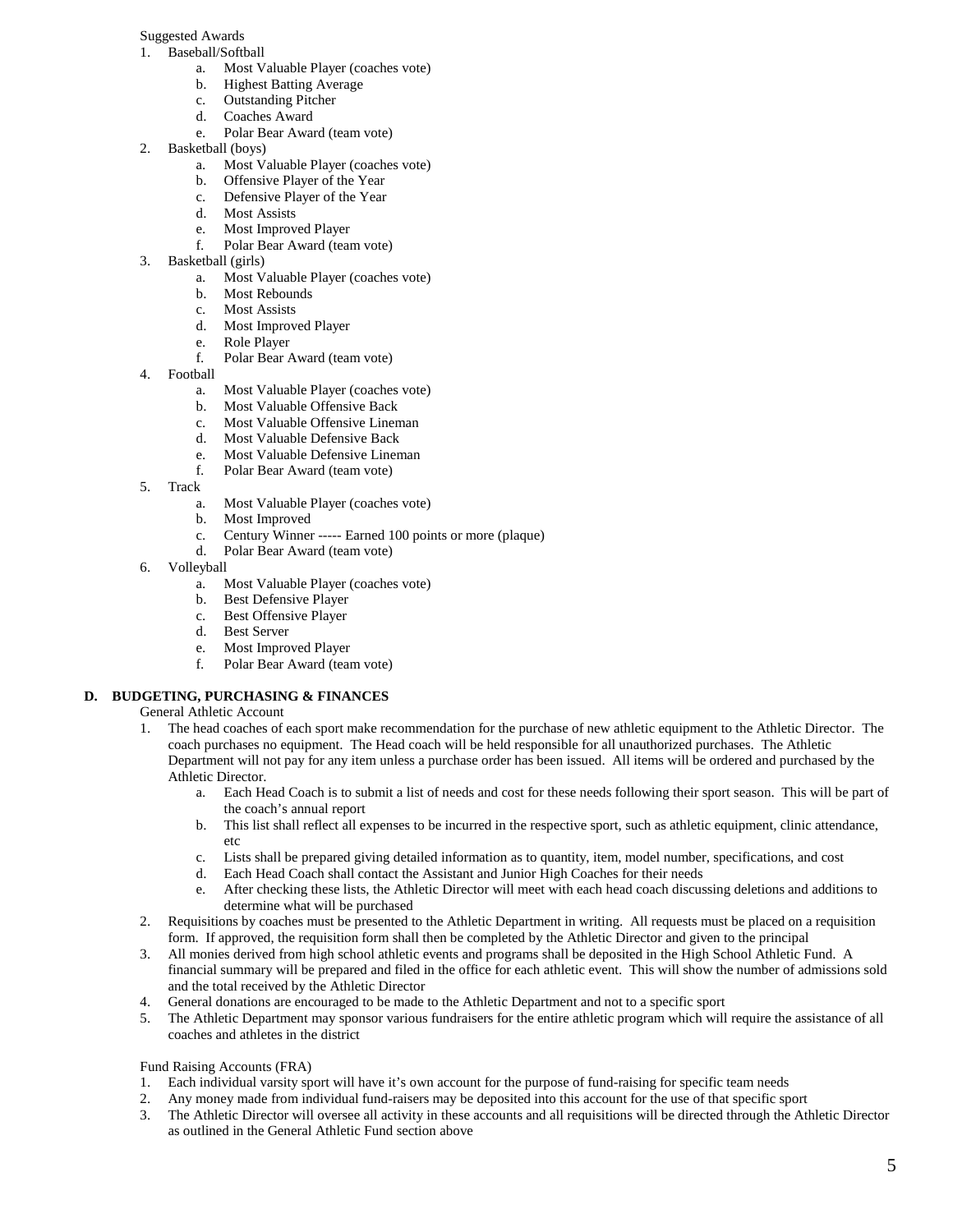- 4. These funds may be used at the discretion of each Head Coach as long as proper approval has been granted
- 5. It is recommended that each Head Coach keep an accurate record of their account. However, a detailed report will be available from the Athletic Director upon request
- 6. All activity in this account should be directed through the Athletic Director
- 7. All potential fund-raisers must be approved by the Superintendent, Principal and Athletic Director before initiation and conform to the Board of Education Policy

# **E. BUILDINGS AND GROUNDS**

- 1. The Athletic Director will issue keys for each coach's respective facilities. The coaches will be responsible for them and the security of the property that they open. At no time shall the coach have keys duplicated. These keys must be turned into the Athletic Director with the coach's season-end report
- 2. Coaches are expected to conform to school policy assuring that students are not given keys to enter storage areas or the building except when the facility is being used
- 3. Athletes are not to be admitted to any area unless the coach who is responsible for the activity is present
- 4. The first to enter and the last to leave the dressing room, building or grounds shall be the coach of the respective activity. Coaches are completely responsible for the facility and equipment that they are using. Coaches will be checking all lights and locks. Any damage to facilities shall be reported to the principal immediately.
- 5. The Head Coach is responsible for the establishment of orderly dressing room behavior and safety. The Head Coach may share the responsibility of supervising the dressing room area when athletes are present to with an assistant coach or coaches.
- 6. The Athletic Director shall supervise daily, weekly, or monthly practice schedules where necessary
- 7. All coaches are responsible for helping maintain the office areas in a manner consistent with good example for youth and acceptable hygienic practices
- 8. Changes in the physical plant, criticisms, or suggestions about the maintenance of the plant are to be through the Athletic Director only
- 9. If there is a conflict concerning the use of facilities, first choice will be given to the in-season program
- 10. The football field is an area of pride in the Hardin Northern Community. No coach is to use the field, except for scheduled athletic contests, without prior approval of the Athletic Director

# **F. CANCELLATIONS**

- 1. It shall be the responsibility of the Athletic Director and the respective coach to make recommendations to the Superintendent or their designee on the canceling of athletic events. A call list is included in the appendix
- 2. School Cancellations: Athletic practices and contests may be held on days that school is cancelled. For practices, it shall be understood that these sessions are optional. Parents shall determine if their athlete can be transported safely to the practice
- 3. \*\*\*During a "level 2" or higher emergency all events and practices will be cancelled

# **G. COACHES ATTIRE**

- 1. All coaches should dress in appropriate coaching clothing for all practices. Clothing for games and matches should be in good taste, supporting the profession
- 2. Hardin Northern colors are black, white, and gold. Coaches, as representatives of Hardin Northern, should never wear attire from another school during athletic contests
- 3. Staffs of coaches are encouraged to dress uniformly

# **H. COACHES CLINIC**

- 1. The Varsity Head Coach of each sport shall be granted the opportunity to attend 2 clinics per year. Only one of these can be taken during the actual school year. The Hardin Northern Board of Education will only hire a substitute for one day. Requests are to be submitted to the Athletic Director at least three weeks prior to the clinic, who will then channel the request to the Principal (money must be available prior to approval)
	- a. The Athletic Director shall pay for registration. Lodging to be paid by the coach and then reimbursed by the Athletic Department, as money is available. No meals will be covered by the Athletic Department. Proper receipts must be received prior to any reimbursement. No taxes will be reimbursed, as they are the coach's responsibility
	- b. The second clinic attended on the coach's personal time may be reimbursed from the Athletic Department with the prior approval of the Athletic Director, as money is available
- 2. Assistant Coaches will be granted one day per year to attend an athletic clinic of their choice. The Hardin Northern Board of Education will hire a substitute for one day. Requests are to be submitted to the Athletic Director at least three weeks prior to the clinic, who will then channel the requests to the Principal (money must be available prior to approval). The Athletic Department shall pay for registration. Lodging to be paid by the coach and then reimbursed by the Athletic Department, as money is available. No meals will be covered by the Athletic Department. Proper receipts must be received prior to any reimbursement
- 3. The Head Coach or his or her designee only may request mileage reimbursement if monies are available

## **I. COACHING EVALUATIONS AND RECOMMENDATIONS**

- 1. The Athletic Director will make a written evaluation of head coaches and advisors. A meeting will then follow to discuss the evaluation. This will occur at the end of each sport season
- 2. Each respective Head Coach or advisor will make a written evaluation of all assistants. A meeting will then follow to discuss the evaluation. This will occur at the end of each sport season
- 3. A copy of each evaluation tool is in the Appendix
- 4. A copy of each evaluation will be submitted to the coach, principal, and superintendent
- 5. The chain of command will be utilized if any problems arise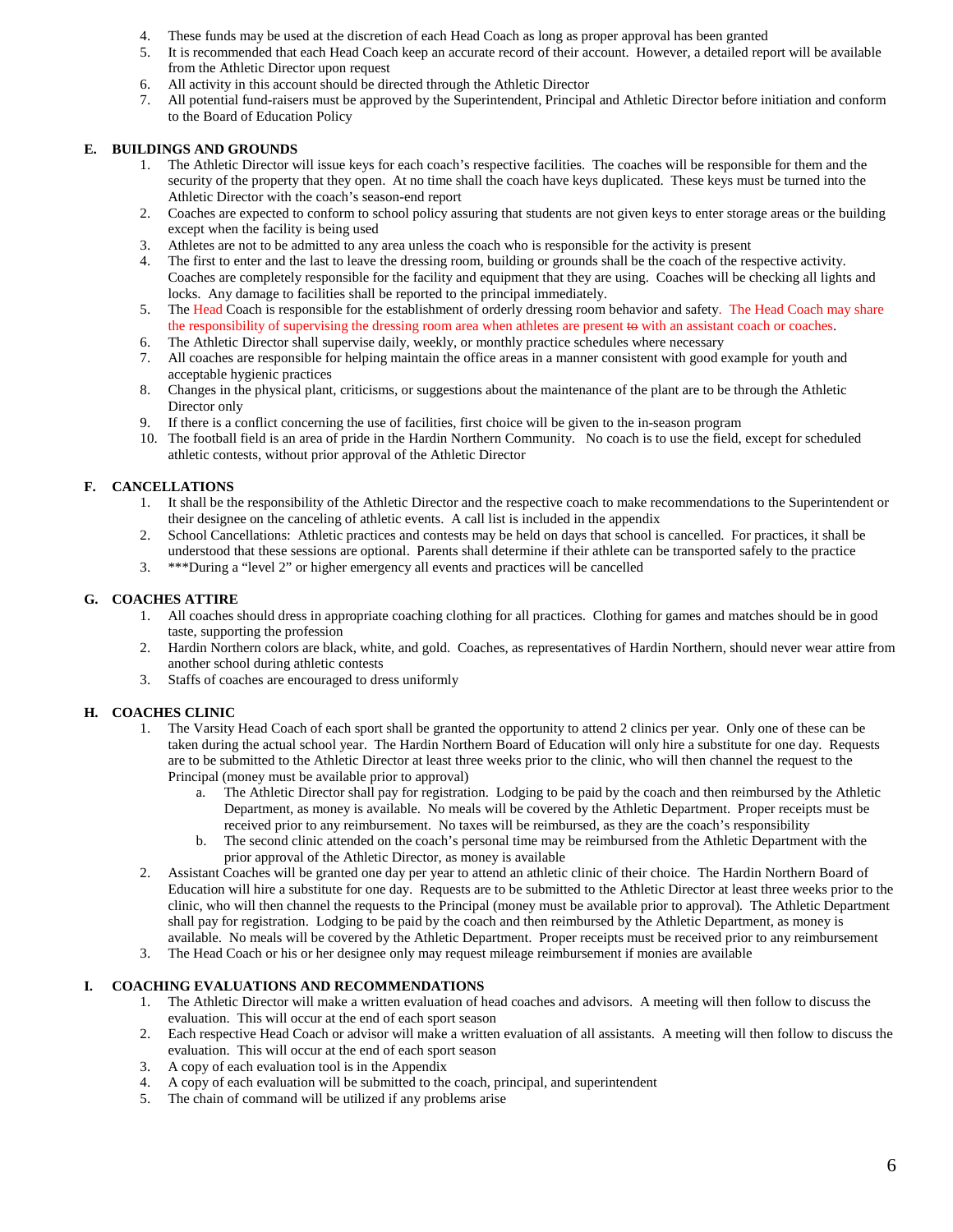## **J. CONDITIONING PROGRAMS AND WEIGHT ROOM**

- 1. The weight room instructor is responsible to set up the hours for the opening and closing of the weight room<br>2. Coaches should assist the weight room instructor with supervision of the weight room
- 2. Coaches should assist the weight room instructor with supervision of the weight room<br>3. No student will be unsupervised in the weight room
- 3. No student will be unsupervised in the weight room
- 4. No food, beverages, or horseplay in the weight room
- 5. Conditioning or weight-lifting programs for out-of-season athletes may be conducted only when rules of the Ohio High School Athletic Association are followed
- 6. Athletes involved in an in-season activity should not be asked to participate in a conditioning or lifting program for another sport. Any exceptions to this policy must meet with the approval of the coaches involved
- 7. If there is a conflict concerning the use of facilities, first choice must be given to the in-season program
- 8. A coach must be present from the beginning to the end of each session
- 9. Coaches' requests for specific programs should be made directly to the weight room instructor

#### **K. DUAL PARTICIPATION**

- 1. Dual participation will be allowed for all seasons.
- **2.** The coaches, athletes, and Athletic Director will meet to discuss procedures on practices and game schedules of student athletes who will be in Dual Participation.
- 3. Paperwork must be completed and on file with the Athletic Director before a student athlete is allowed to do Dual Participation.
- **4.** Paperwork is available in the Athletic Office**.**

#### **L. EMERGENCY MEDICAL ATTENTION**

- 1. It is recommended that local physicians be encouraged to attend athletic events through a letter of invitation and extension of a courtesy pass
- 2. Each coach shall keep an accurate and up-to-date squad roster with home telephone numbers of each player. Emergency Medical Authorization forms are to be available at all practices and contests
- 3. The supervising coach shall notify the parents as soon as possible following a serious injury
- 4. In case of serious injury, the supervising coach or the coach's designated assistant, shall summon the rescue squad and remain by the injured player until the rescue squad assumes responsibility
	- a. The coach, faculty member, or a member of the staff is to accompany the injured player to the hospital and arrange for treatment if parents are not present (naturally, the parents can take the injured player to the hospital); stay at the hospital with the player until the parents arrive, brief them on what has taken place and then leave
	- b. Inform the Principal and Athletic Director
	- c. Follow up. Check with parents and doctor as to player's progress
	- d. Make no commitment as to school paying bills or liability of anyone involved
	- e. Fill out accident report as soon as possible after accident occurs. Give a copy to the Athletic Director and put one in the school secretary's mailbox
- 5. The supervising coach shall notify the Athletic Director of details of the injury so that insurance claims may be properly processed. The proper form must be completed for any injury requiring professional medical attention, which will cause the participant to miss a practice or game. This form must be turned in as soon as possible following the injury

#### **M. HARDIN NORTHERN LOCAL SCHOOL EXTRA-CURRICULAR POLICY ON ELIGIBILITY**

Introduction

- 1. The coaches and school administration at Hardin Northern School strongly believe that certain standards of behavior, scholarship and citizenship are important to a sound extra-curricular program and that expectations sometimes beyond those required of a non-participant may be imposed upon those who present themselves for extra-curricular activities
- 2. We believe that the participant has a strong influence in the community, the school, and among fellow students. We feel that good habits of health, sportsmanship, and scholarship are important to the school and its extra-curricular program; we can find little reason for such a program unless such standards exist
- 3. Any student who accepts the privilege of participation in extra-curricular activities must accept the responsibility of good citizenship. A denial of participation from any extra-curricular activity may be used for a student who does not accept such responsibility

#### Eligibility

- 1. The Principal shall be responsible for the athletic eligibility of athletes, cheerleaders, student trainers and managers in their respective sports as outlined by the Ohio High School Athletic Association.
- 2. All athletes must meet Ohio High School Athletic Association bylaws on eligibility in order to participate in any athletic contests.
- 3. OHSAA eligibility information and bylaws can be found at http://www.ohsaa.org/Eligibility

#### General Appearance

- 1. The guidelines in the Student Handbook will serve as the guide
- 2. Individual coaches may have more specific regulations

#### Payment of Fees

- 1. All fees and financial obligations must be paid to the satisfaction of the Athletic Director prior to any participation in a game or contest
- 2. The premium for any student medical insurance must be paid or a waiver form signed before the athlete can practice on any team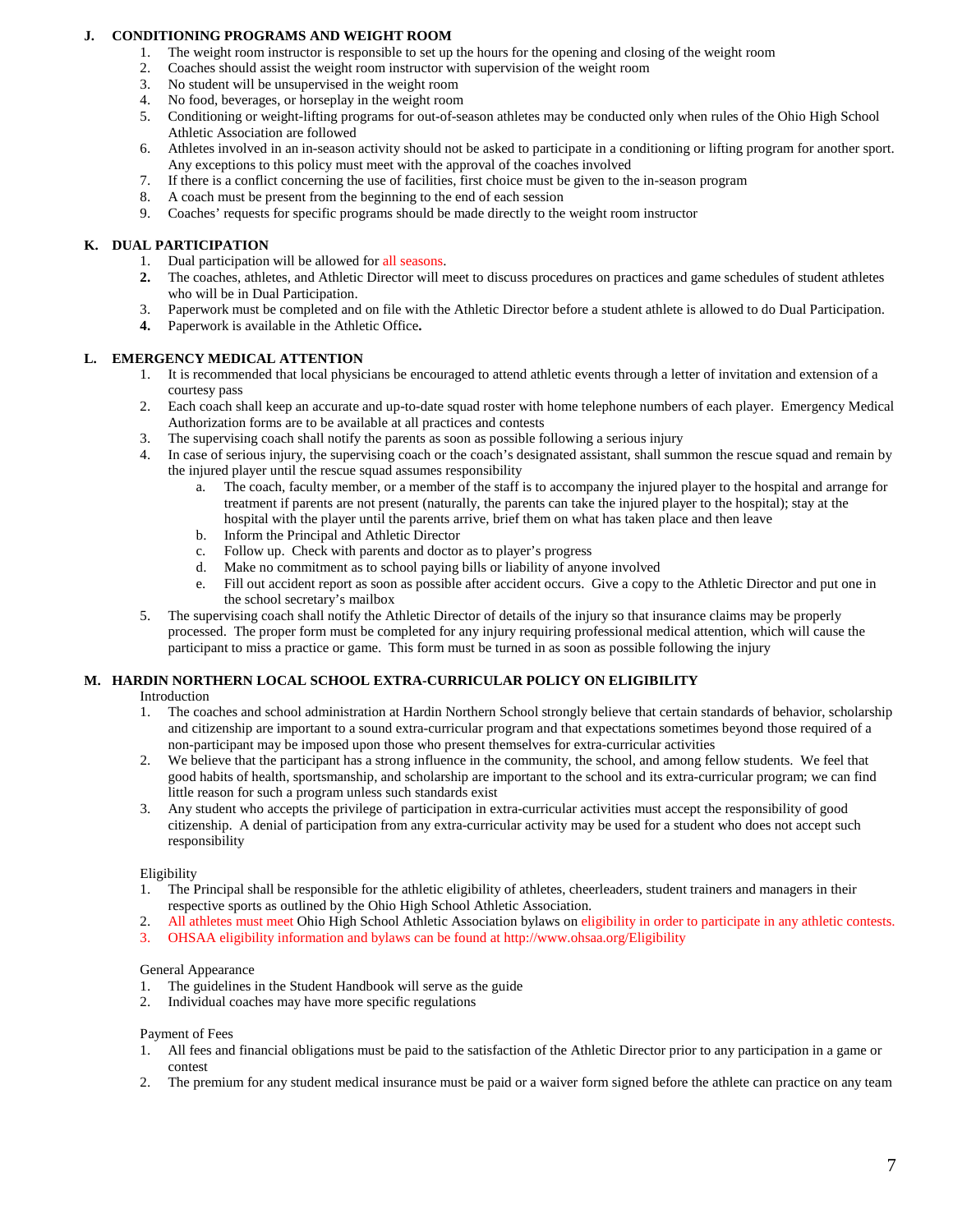## **N. DUE PROCESS PROCEDURES**

Procedure to be followed if a participant is considered in violation of any extra-curricular policy. When there is an indication that the conduct rules for extra-curricular activities have been violated (excluding drug, alcohol and tobacco policies) and disciplinary action in the form of denial of participation is possible, the following shall be followed:

- 1. The sponsor/coach shall gather the facts and, if a violation of the rules has occurred, shall notify the student with a "Notice of Intended Denial From an Extra-Curricular activity" form
	- a. Two (2) copies of Form A are prepared. One is handed to the student, and the other retained by the sponsor/coach
	- b. The sponsor/coach will conduct the informal hearing with the student to ask questions, to provide the student an opportunity to tell their side of what happened, to question the sponsor/coach's reason for denial and to explain what they did or what happened
	- c. Eighteen (18) year old students must give written consent on Form A for the notice of denial to be forwarded to parent, guardian or custodian
- 2. Following the informal hearing, the sponsor will render a decision. If the decision is to deny, then official written notice of it is prepared, Form B. Five (5) copies of Form B are prepared and distributed as follows:
	- a. Student
	- b. Parent, Guardian or custodian if the student is under the age of Eighteen (18)
	- c. Sponsor/Coach for the file
	- d. Athletic Director
	- e. The Building Principal
- 3. Rights of appeal are explained to the student by sponsor/coach

#### Rights of Appeal

The right of appeal is inherent in instances of discipline for violation of the Athletic Code. Appeals should be made in writing within 24 school day hours of the decision and should be delivered to the Athletic Administrator. The Superintendent, High School Principal and Athletic Director will hear such appeals jointly in a timely manner. After hearing the appeal the committee will render its decision in writing within 24 school day hours. Decisions of the committee are final

## **O. FILMING OR VIDEOTAPING OF CONTEST**

- 1. Each individual coach shall be responsible for securing a camera operator
- 2. Transporting of equipment and tapes shall be the responsibility of the coach
- 3. All tapes should be requested from the Athletic Director prior to the start of the season
- 4. Any mechanical problems with equipment should be reported to the Athletic Booster President

## **P. FORMS NEEDED FROM EACH PARTICIPANT**

- 1. It is necessary for record keeping and the safety of students to require that different forms be filled out and signed by the athlete and/or parent. The following is a list of all forms required of Hardin Northern athletes prior to participation:
	- a. Physical exam form signed by a doctor (forms located at hn.k12.oh.us)
		- b. Concussion (part of the physical forms)
		- b. Concussion (part of the<br>c. Lindsay's Law Waiver
		- d. OHSAA authorization form (part of the physical forms) e. OHSAA eligibility form (part of the physical forms)
		- e. OHSAA eligibility form (part of the physical forms)
		- Emergency medical authorization
		- g. Insurance waiver
		- h. Code of conduct
		- i. Parent release
- 2. The OHSAA Catastrophic Insurance Policy also covers all high school participants. This coverage cannot be used in place of item a above
- 3. All forms are to be turned in to the Head Coach prior to any participation. The Coach shall keep an accurate record of those forms. When forms are collected and recorded, they shall be given to the Athletic Director who will record and file them. The Athletic Director will also run two copies of each Emergency Medical Authorization form and return one copy to the Head Coach, file the second copy and give the original to the Principal
- 4. With proper record keeping, athletes should only be required to fill out these forms once during the school year. Coaches should check with the Athletic Director prior to passing out forms, to find out what forms may already be on file

# **Q. GAME HELP**

- 1. Game help from staff members would be greatly appreciated whenever possible
- 2. Minimum number of positions needed for athletic contests:
	- a. Football
		- 1. 1 Camera Person<br>2. 1 PA Announcer
			- 2. 1 PA Announcer
			- 3. 1 Scoreboard control
			- 4. 1 Statistician
			- 5. 4 Ticket Takers
			- 6. 4 Chain Gang
	- b. Varsity Basketball
		- 1. Timer
		- 2. 1 PA announcer
		- 3. 1 Score Book Keeper
		- 4. 1 Statistician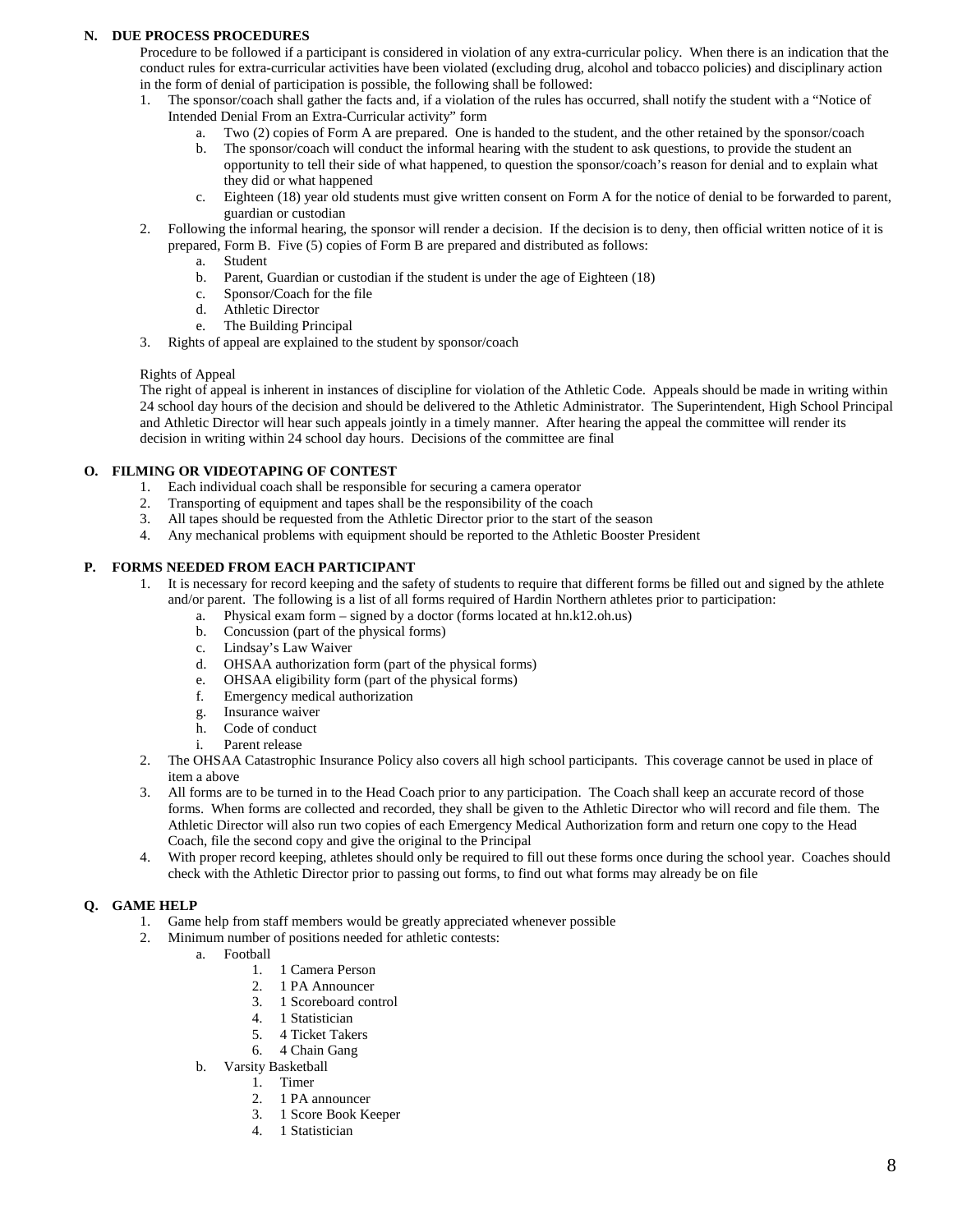- 5. 2 Ticket Takers
- 6. 1 Camera Person
- c. Volleyball
	- 1. 1 Scorekeeper
	- 2. 1 Ticket Taker
	- 3. 1 Statistician
- d. Junior High Contests
	- 1. 1 Timer
		- 2. 1 Score Book Keeper
	- 3. 1 Ticket Taker
- e. Track
	- 1. 1 Ticket Taker for Junior High
	- 2. 1 Ticket Taker for High School
- 3. Ticket takers for extra-curricular events get \$15.00 for High School events and \$10.00 for Junior High events
- 4. The Athletic Director and the Head Coach will cooperate in securing these individuals

# **R. INVENTORY AND EQUIPMENT**

- 1. Forms will be provided by the Athletic Director
- 2. A complete inventory of uniforms, equipment, etc is to be made out and turned into the Athletic Director prior to distribution to athletes. The Coach should check with the Athletic Director prior to this to see what inventory he or she already has
- 3. As equipment is distributed, a comprehensive listing will be kept of who received what equipment and in what quantity. This will also be done if other items are issued throughout the season
- 4. At the end of the season the athlete is held financially responsible for any missing equipment. The Head Coach is to report all incidents of missing equipment to the Athletic Director. No athlete will receive any awards while responsible for delinquent equipment
- 5. All inventory charts will be given to the Athletic Director for confirmation at the end of each season. Verification of equipment and uniform totals before storage and reconditioning will be made at this time. The Head Coach is responsible for any nonreported missing equipment
- 6. All athletes and coaches must respect the enormous cost involved in outfitting our teams. In order to obtain and keep quality uniforms and equipment, each involved party must do their utmost to maintain updated and correct inventory charts
- 7. It is the responsibility of the Head Coach, in cooperation with the Athletic Director, to see that all equipment is properly cleaned, repaired and stored at the close of the sport season
- 8. All inventories are to be filled at the beginning of each season when equipment is distributed to athletes. All missing equipment at the end of the season is the direct responsibility of the Head Coach. An athlete with outstanding debts (equipment or money) will have his or her grades withheld until proper restitution is made. All athletic awards will also be withheld. Coaches must submit a lost equipment form to the Athletic Director in their season-end reports
- 9. Each coach for the ensuing sports season shall be notified if his or her team should have a delinquent athlete on the roster. Players owing for equipment shall be ineligible for any form of athletic participation
- 10. HARDIN NORTHERN LOCAL SCHOOL ATHLETIC EQUIPMENT SHALL NOT UNDER ANY CIRCUMSTANCES BECOME THE PERSONAL PROPERTY OF A STUDENT

# **S. MANAGERS**

- 1. Managers, when needed, are to be selected by each head coach. They shall be considered an athlete and must follow all rules and regulations that apply.
- 2. The following guidelines should be observed:
	- a. Must be instructed as to responsibilities
		- b. Must conduct themselves properly at all contests and practices
		- c. Must be old enough to carry out all duties properly
		- d. Must stay at the contest or in the practice area unless assigned otherwise by the Head Coach or an assistant coach
		- e. Must be an appropriate number
		- f. Clean bench area during halftime and after games
		- g. During basketball season-----sweep floor at halftime of both JV and Varsity games

# **T. MEMBERSHIPS (SCHOOL AND COACHES)**

- 1. Hardin Northern Local School is a member of the Ohio High School Athletic Association and the Northwest Central Conference (NWCC). All rules and regulations of these organizations are to be followed and will take precedence over any school rules if the school rules conflict with them
- 2. Coaches are to be members of the NWCC, Appropriate District, and state coaching organizations. National organizations may be joined at each coach's option
- 3. Coaches are to fill out necessary paperwork and submit to Athletic Director. Reimbursement will be made if money is available and if they so desire

# **U. OFFICIALS**

- 1. The Athletic Director according to league policy will contract officials. The principal may authorize the Athletic Director to sign all contracts or OHSAA forms
- 2. Coaches should provide a list of unacceptable officials for the Athletic Director following the sports season. This list should be included with the year-end report
- 3. All league and non-league officials shall be paid according to the Northwest Central Conference's adopted schedule
- 4. Officials shall be offered every courtesy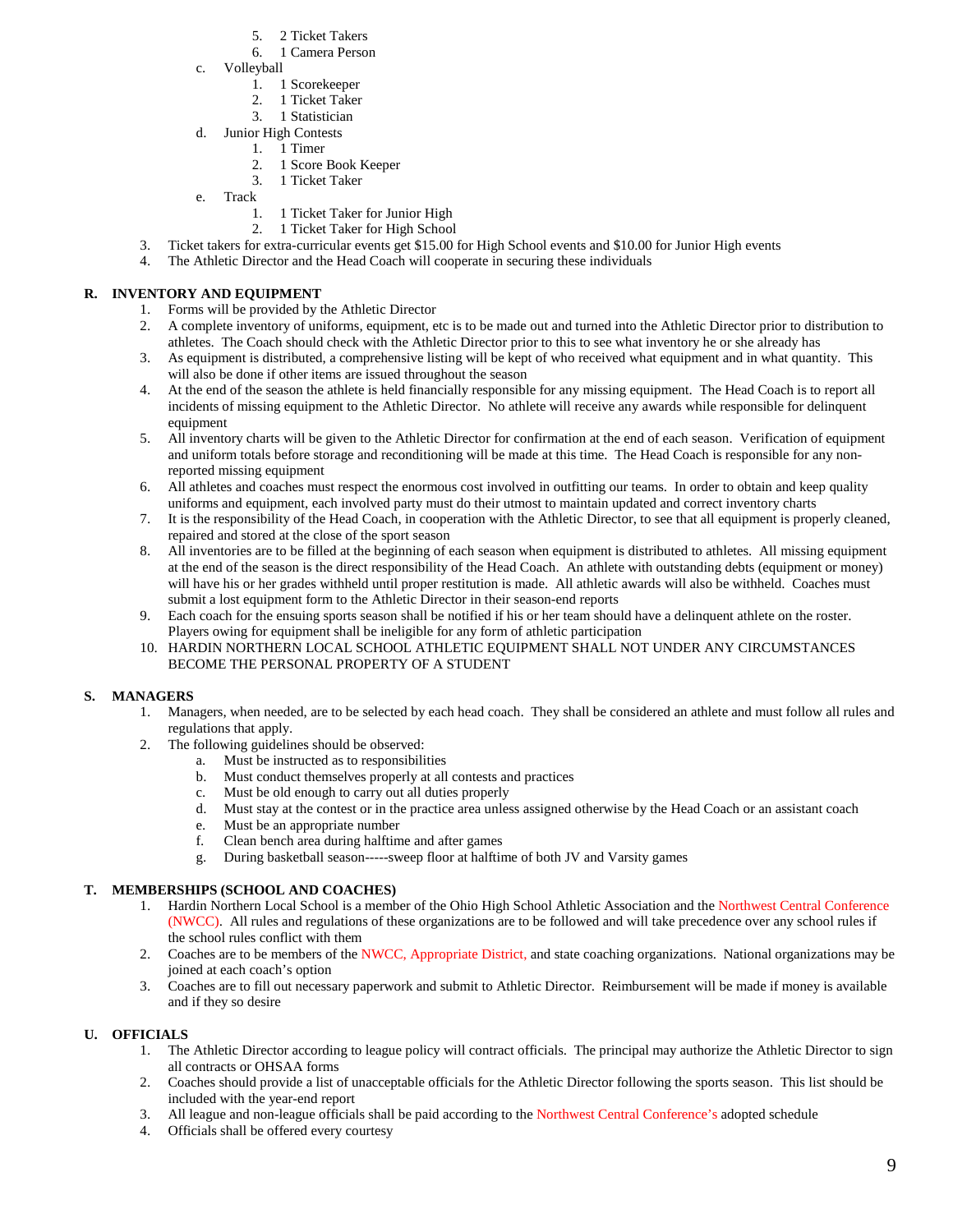- 5. Officials shall be paid by the Athletic Director or his designee
- 6. Officials shall receive instruction from the Athletic Director or designee regarding starting time, doctor's presence, pre-game and half-time programs
- 7. Officials should be notified of any special program well in advance of the contest

# **V. OPEN GYMS**

- 1. Open gym may be conducted with prior approval of the Principal
- 2. The following guidelines are to be followed when conducting an open gym
	- a. The Coach will set the age group that he/she wants to be present at the open gym
	- b. A Coach or Certified staff member must be present at all times
	- c. Tennis shoes must be brought to change into for the gym

# **W. PHYSICAL EXAMINATIONS**

- 1. No boy or girl shall be allowed to participate in practice or in games without having had a physical examination card or form on file in the office of the Athletic Director
- 2. Any boy or girl who misses the regular physical examination shall not be allowed to practice or participate until they have had an examination. This will have to be done at their own expense by their private physician. In the event of financial difficulties for any particular student, other arrangements for physical examinations will be attempted
- 3. The responsibility for boys or girls who participate or practice without having had an examination is the sole responsibility of the coach involved
- **4.** Links to the online physical form or to download the paper version are found at http://hn.k12.oh.us/district/schools/highschool/athletics/athletic-forms-downloads/

# **X. PLAYER RESPONSIBILITY**

It shall be understood that athletics is a privilege and not a right. The Hardin Northern Athlete is defined as any student that attends an athletic conditioning session, practice, game, or weight training workout after the official start of practice. Additionally, all student managers, assistant managers, video crew, statisticians, and other miscellaneous student athletic support staff are also defined as participating student athletes and will remain as such until they receive their specific terms of graduation. Therefore a Hardin Northern student athlete will accordingly adhere to the following:

- 1. Athletes shall abide by all rules and regulations established by the Ohio High School Athletic Association, the Northwest Central Conference, the Hardin Northern Local Board, the Athletic Council and members of the coaching staff
- 2. The athlete is expected to know the training rules as outlined by the Athletic Department. Coaches will meet with all players to instruct them on the expectations of the Hardin Northern Athletic Department
- 3. All equipment issued to a player is to be worn only at practice sessions or scheduled games involving that particular sport or as specified by the Head Coach
- 4. Each athlete is individually responsible for all equipment issued to him or her
- 5. Athletes may not participate in assemblies for awards or banquets or participate in another sport if they have not returned all equipment or paid the sum
- 6. Athletes shall conduct themselves in such a manner that they will create a positive reflection upon themselves, their teammates, school, student body and Hardin Northern Local School in general
- 7. Athletes must be in school one half day (before 11:30 or 4 periods consecutively) in order to compete in a contest or practice that day or night. Any exceptions must have prior approval of the Principal
- 8. All athletes shall uphold the traditions of sportsmanship and fair play
- 9. Athletes may not quit one sport squad and join another in the same season without approval of both Head Coaches and the Athletic Director
- 10. Any athlete who quits (after a two practice grace period) or is removed from a squad (at any time) before the end of his or her official sports season must discuss the matter in person with the Head Coach or forfeit his or her right to participate for the first 50% of the next sport season that the athlete participates in. If the student-athlete meets with the Head Coach prior to quitting to discuss the matter cordially that suspension may be reduced to a minimum of 10%.
- 11. Athletes shall be expected to dress properly when representing their school in all athletic contests both home and away. They should attempt to create a positive image of themselves and their team in the eyes of their fellow classmates, student body and the community in general. The Head Coach or Advisor may establish specific rules
- 12. An orientation to these rules is available from the Athletic Director and will also be covered by the coach of each sport prior to initiating the start of the season
- 13. A player must be in good standing and not under disciplinary action in school in order to be eligible for interscholastic competition
- 14. Athletes shall notify the coach if they are going to be absent or late for a practice session
- 15. Unexcused absence from practice will result in disciplinary action by the coach. The only valid excuse will be absent from school or personal excuse by the coach
- 16. All team members shall travel to and from all out of town contests by means of transportation provided by the school. Special consideration will be given only in the case of injury, illness or other unusual circumstances
- 17. Athletes shall not begin practice until all proper forms have been completed and turned into the Head Coach
- 18. No individual is to be on the gym floor without tennis shoes. These tennis shoes are not to be worn outside
- 19. Awards will only be considered for those athletes who have completed an entire sports season which includes tournament play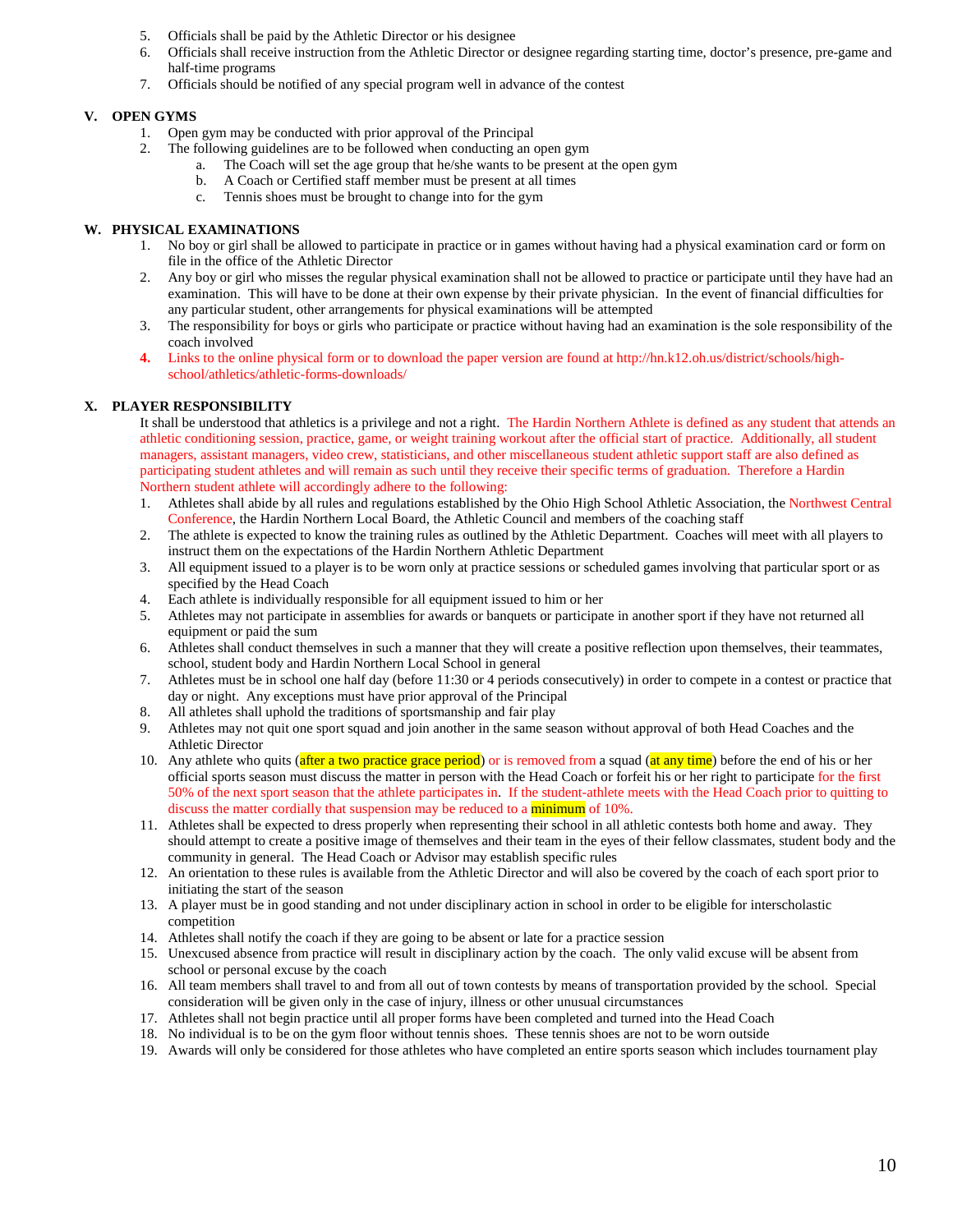#### **Y. HARDIN NORTHERN ATHLETIC CODE**

This athletic code is a guide for the athlete at all times. Pride in our school and pride in being an athlete will hopefully foster a spirit of self-enforcement regarding the rules and regulations of the code. Penalties imposed for code violation will be administrated in accordance with Hardin Northern School Board approved policies and procedures. These training rules are minimum standards. Each coach may have additional training rules, provided they are approved, printed and distributed prior to the beginning of his or her sport. Coaches' rules will not supersede the provisions of the Athletic Code

- Rule #1 Hardin Northern athletes shall not use, possess, transport or furnish illicit drugs or other toxic materials; use, consume or transport alcohol or tobacco products. It is recommended that athletes should avoid social functions where drugs, alcohol or tobacco are being used in violation of the law or Athletic Code
- Rule #2 Hardin Northern student-athletes shall not participate in criminal acts which violate the sense of propriety and decency of the community or law

#### **VOLUNTARY REFERRAL OPPORTUNITY**

An athlete may give a once a year self-referral, which may be done only twice in 4 years. Self-referrals can only happen before a test is done. Counseling and additional testing are required and no other punitive action is taken.

## **DISCIPLINARY PROCEDURE**

When a student-athlete is suspected of having violated the athletic code, the Athletic Director and Principal shall be notified immediately and an investigation will be initiated within 48 hours of notification. The athletic department feels that ignoring a rumor of an infraction implies consent and therefore all reports, information or rumors will be investigated. After gathering all reasonable evidence an informal hearing will take place between the student-athlete, Head Coach, Athletic Director and Principal. If it is determined that a violation has occurred the student-athlete and his or her parents/guardians will be notified in writing of the penalty that will be imposed as outlined below. A copy of this letter will also be placed in the student-athlete's file. The athlete will be informed of his or her rights of appeal at this time.

For all violations of the athletic code the student-athlete and his or her parent/guardian must schedule a hearing with the Head Coach, Athletic Director and Principal to determine if all conditions of the suspension have been met and whether or not the student-athlete will be reinstated to the interscholastic team. If it is determined that the student-athlete has not fully satisfied the conditions he or she may be denied participation for the remainder of the current season. Reinstatement will not occur without this hearing being conducted.

#### **FIRST OFFENSE-----IN SEASON**

A) The student will have to make an appointment with a certified chemical dependency counselor (or at an agency certified by the Ohio Department of Health or the Ohio Department of Alcohol and Drug Addiction Services) for chemical dependency assessment and then follow the recommendations of the counselor. The parent/guardian/custodian is responsible for all expenses and for providing the Athletic Department with documentation that the athlete completed all recommendations of the counselor. The student/athlete will be denied participation for a minimum of 20% of the season. If the suspension can't be fulfilled during the current season the remaining percentage will carry over to the next sport season participated in. The parent/guardian/custodian and student will meet with the Athletic Director, the coach, and a building administrator to determine reinstatement. The student may be required, at parent/guardian/custodian expense, to submit to weekly or random testing for the remainder of the current athletic season.

#### OR

B) Failure to complete the above requirement will result in denial of participation for the remainder of the current season and for that year until they are completed.

#### **SECOND OFFENSE**

The student is denied participation for one calendar year from the date of notification of the violation*.* The student/athlete will have to make an appointment with a certified chemical dependency counselor (or at an agency certified by the Ohio Department of Health or the Ohio Department of Alcohol and Drug Addiction Services) for chemical dependency assessment and then follow the recommendations of the counselor. The parent/guardian/custodian is responsible for all expenses and for providing the Athletic Department with documentation that the athlete completed all recommendations of the counselor. The parent/guardian/custodian and student will meet with the Athletic Director, the coach, and a building administrator to determine reinstatement.

#### **THIRD OFFENSE**

The student is permanently denied participation in athletics/extra-curriculars at Hardin Northern School.

#### **IN ADDITION**

Students may be denied participation or otherwise reprimanded for behavior which reflects negatively on the athlete or the school. Such offenses include:

A. Cheating or truancy from class or school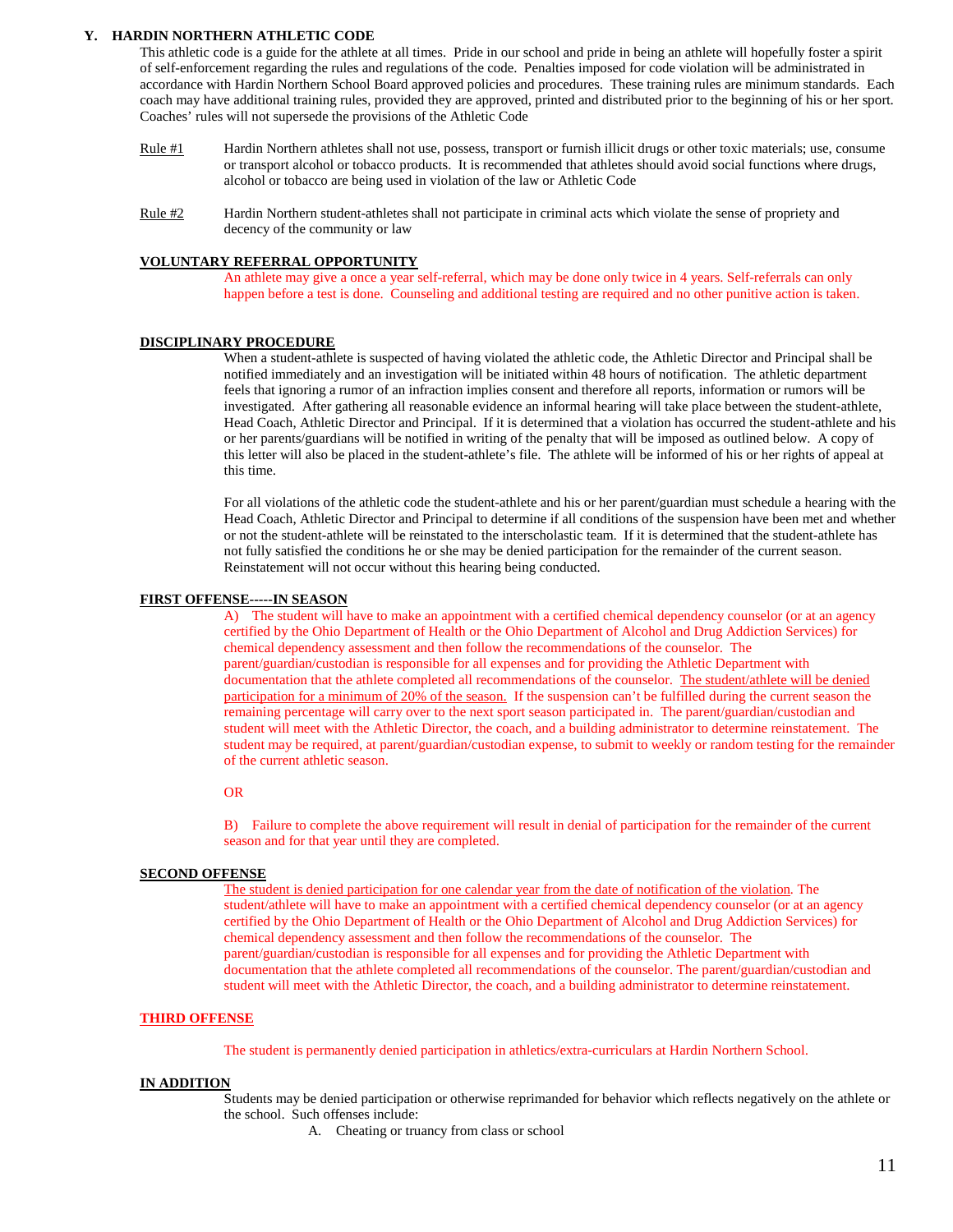- B. Acts of vandalism, abuse of persons or property, public or private
- C. Infractions of school rules or chronic incorrigible behavior
- D. Penalties for infractions of a, b, c will be determined jointly by the Head Coach, Athletic Director and the Building Principal

# **APPEAL PROCEDURE**

The right of appeal is inherent in instances of discipline for violation of the Athletic Code. Appeals should be made in writing within 24 school day hours of the decision and should be delivered to the Athletic Administrator. The Superintendent, High School Principal and Athletic Director will hear such appeals jointly in a timely manner. After hearing the appeal the committee will render its decision in writing within 24 school day hours. Decisions of the committee are final

## **Z. SCHEDULING**

- 1. All contests shall be scheduled by the Athletic Director
- 2. If coaches have suggestions pertaining to their schedules, they should be made in advance of the season to the Athletic Director
- 3. All Scrimmages are to be arranged by the Head Coach and submitted to the Athletic Director for final approval

# **AA. SCHOOL COLORS**

- 1. The official colors of Hardin Northern athletic teams are black, white and gold
- 2. No equipment or uniforms shall be ordered that do not conform to these colors
- 3. Accent colors or shading are to be approved by the Athletic Director and Principal prior to ordering
- 4. Payment will not be approved for uniforms that do not conform to school colors unless prior approval has been received. The head varsity coach will be held responsible for all items ordered which do not conform to school colors or have not been properly approved

## **BB. SCOUTING**

- 1. The head coaches of varsity sports may contact two individuals to scout for them. These individual's names must be turned into the Athletic Director prior to the start of any scouting assignments. The "scout" shall be reimbursed per board of education policy. If the "scout" is unable to fill an assignment, they must contact a replacement that will be paid by the designated "scout". Reimbursement will be made at the completion of each season upon written request to the Athletic Director
- 2. A scouting trip report is located in the appendix

# **CC. SEASON-END REPORTS**

All Head Coaches and Advisors must complete this report to be compensated, which will include the following:

- 1. Cover page
- 2. Roster of players with awards won
- 3. Schedule and results of entire program
- 4. New team and individual records and special honors won by individuals
- 5. Evaluation of the season
- 6. Recommendations for the coming year
- 7. Proposed detailed budget for coming year
- 8. Inventory of all equipment
- 9. Outstanding equipment and/or money
- 10. Unacceptable officials for sport and outstanding officials
- 11. A complete description of criteria established for specific awards to athletes

A season-end report packet will be provided to each head coach by the Athletic Director. This report is to be completed and returned to the Athletic Director within TWO weeks of the Head Coach's last contest. Coaching salaries will be paid as per Hardin Northern Board of Education policy.

## **DD. SOCIAL MEDIA POLICY**

In addition to our normal student code of conduct for our student-athletes at Hardin Northern our Athletic Department wanted to address the growing issue of social networking. Hardin Northern Local Schools and athletic department recognizes and support the student-athletes' rights to freedom of speech, expression, and association, including the use of social networks. In this context, however, each student-athlete must remember that playing and competing for Hardin Northern Local Schools is a privilege. As a student-athlete, you represent Hardin Northern Local Schools and our local communities and you are expected to portray yourself, your team, and the School District in a positive manner at all times.

Student-athletes should be aware that third parties—including the media, faculty, future employers and college officials-could easily access your profiles and view all personal information. This includes all pictures, videos, comments and posters. Inappropriate material found by third parties affects the perception of the student-athlete and our school. This can also be detrimental to an athletic participant's future options (i.e. college, profession). Examples of inappropriate and offensive behaviors concerning engagement in online communities may include depictions or presentations of the following:

- Photos, videos, comments or posters showing the personal use of alcohol, drugs and tobacco.
- Photos, videos, and comments that are of a sexual nature. This includes links to websites of a pornographic nature and other inappropriate material.
- Pictures, videos, comments or posters that condone drug –related activity. This includes but is not limited to images that portray the personal use of marijuana and drug paraphernalia.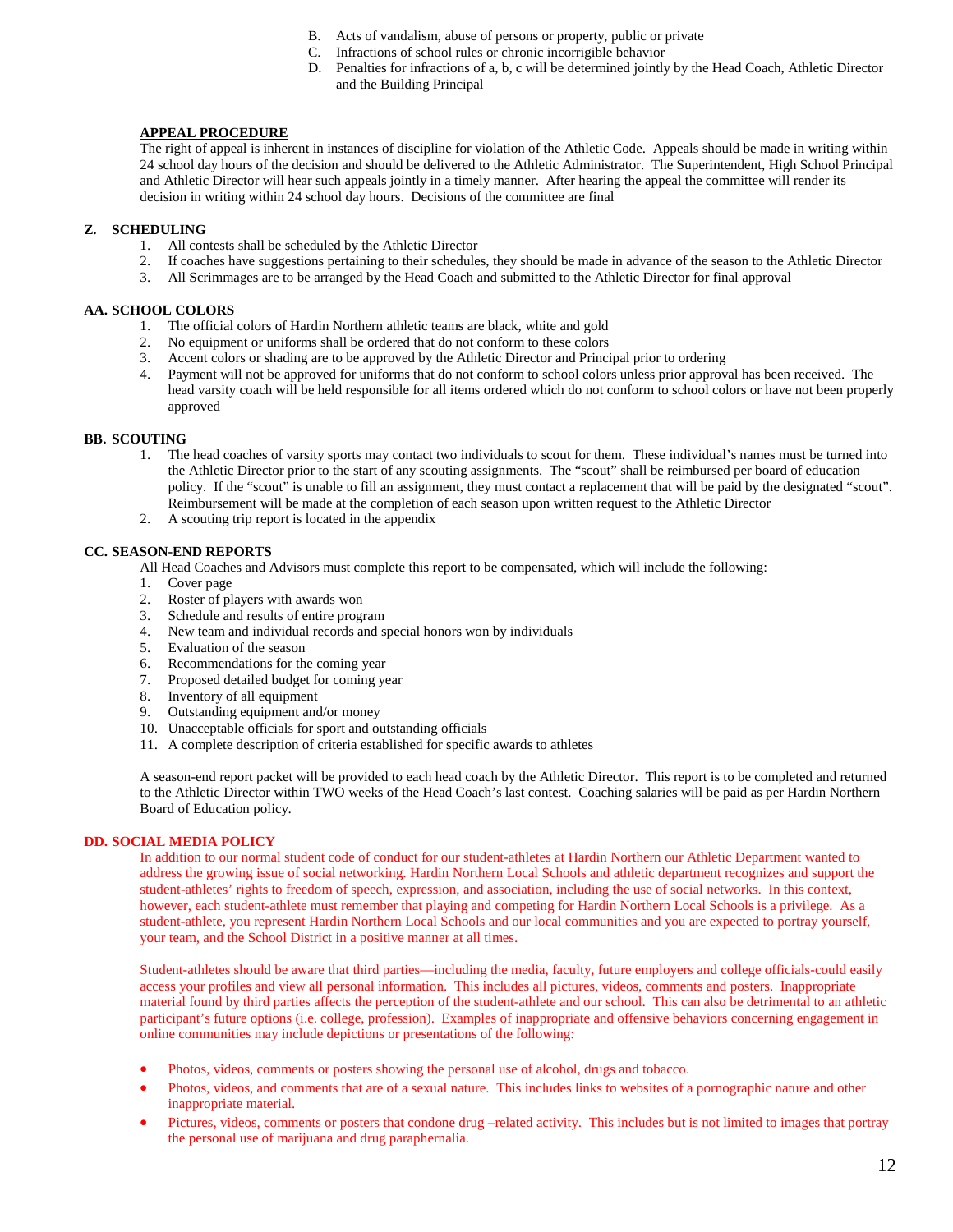- Content online that is unsportsmanlike, derogatory, demeaning or threatening toward any other individual or entity (examples: derogatory comments regarding another school; taunting comments aimed at a student-athlete, coach or team at another school and derogatory comments against race and/or gender). No posts should depict or encourage unacceptable, violent or illegal activities (examples: hazing, sexual harassment/assault, gambling, discrimination, fighting, vandalism, academic dishonesty, underage drinking and illegal drug use).
- Derogatory language or remarks that may harm my teammates or coaches; other Hardin Northern student athletes, administration, teachers, or coaches.

Additionally, it is encouraged parents review these guidelines with your student-athlete to ensure complete understanding and adherence.

Failure to adhere to this policy and guidelines will result in suspension from contests for any Hardin Northern team for each instance based on the guidelines listed below.

a. Any violation occurring with games remaining to be played in the current athletic season will be based on 10% of the season's scheduled games. Suspensions will carry over to the next sport season played.

b. Any violation that occurs after the season's games have been played will be based on 10% of the next sport played's season scheduled games. Suspensions will carry over to the next sport season played.

c. Repeated violations of the social media policy may result in an athlete being permanently denied participation in athletics/extra-curriculars at Hardin Northern School.

# **EE. SPORT SEASONS AND LIMITATIONS**

- 1. The Ohio High School Athletic Association shall be the guide for all sport seasons
- 2. The Athletic Director, consistent with the command chain, shall have the final say on seasons, practices, and number of contests, not to exceed the Ohio High School Association guidelines

# **FF. STATE TOURNAMENTS**

- 1. The Head Coach and each paid assistant shall be permitted to attend the state tournament in their sport at athletic fund expense if monies are available. Only one book per coach will be purchased with athletic department funds. The requests are to be submitted to the Athletic Director at least three weeks prior to the tournament, who will then channel the request to the Principal
- 2. Professional leave may be requested for each coach per Superintendent's approval
- 3. Lodging for the state tournament is to be paid for by the coach and reimbursement will be made by the Athletic Department, as money is available. Lodging will be reimbursed at the cost of one room with a maximum of \$75.00 per night and a two night limit. Prior approval of the Principal is required
- 4. Lodging receipts must be turned in to the Athletic Director prior to reimbursements
- 5. The Head Coach or his or her designee only may request mileage reimbursement if monies are available

## **GG. TICKET POLICY AND NWCC PASSES**

- 1. All Head Coaches will receive one (1) pass for themselves and one (1) pass for each paid assistant. These may need to be collected at the end of each sport to accommodate the next sport
- 2. Others supplying a service to the Athletic Department that relates to the sport in season may also be given passes
- 3. Pre-school age children are to be admitted free to all contests
- 4. Individual ticket prices---the NWCC rates will be charged for all events. Family or season ticket plans may be set up at the discretion of the Athletic Director

# **HH. TRANSPORTATION**

- 1. All Participating school personnel (coaches, players, cheerleaders, statisticians, student managers, etc.) must be transported by school-provided transportation to and from games, except for medical emergencies
- 2. Under no circumstances may a school bus be used for any athletic event unless it has been properly requested and approved a. Head Coaches will make request for bus to the Athletic Director
	- b. The Athletic Director will (if approval is granted) arrange for the bus with the transportation supervisor and superintendent
- 3. Transportation by means other than school bus must be approved by the Athletic Director and Principal
- 4. It is not desirable for a coach to transport athletes to contests in his or her own vehicle. Requests to do so must be cleared through the Athletic Director and Principal. The coach will be reimbursed for mileage by the Athletic Department. (Only if monies are available)
- 5. Coaches are to inspect the bus for damage and cleanliness prior to allowing their team to board the bus, and shall inspect the bus at the end of the trip after everyone has left, for any damages or uncleanliness that might have occurred during the trip. Any damage that has occurred should be brought to the attention of the driver at once. Further notification must be immediately forwarded to the Athletic Director in writing

# **II. ATHLETIC SHUTDOWN**

- 1. One week in the summer shall be designated as an athletic shutdown period where no athletic events, practices, or activities may be held.
- 2. This week will include 7 days scheduled around July  $4<sup>th</sup>$ .
	- a. If July  $4<sup>th</sup>$  is a weekday the shutdown period will run from the Sunday prior to July  $4<sup>th</sup>$  through the following Saturday.<br>b. If July  $4<sup>th</sup>$  is a Saturday or Sunday the shutdown period will begin the Sat
	- If July  $4<sup>th</sup>$  is a Saturday or Sunday the shutdown period will begin the Saturday of the weekend of July  $4<sup>th</sup>$  through the following Friday.